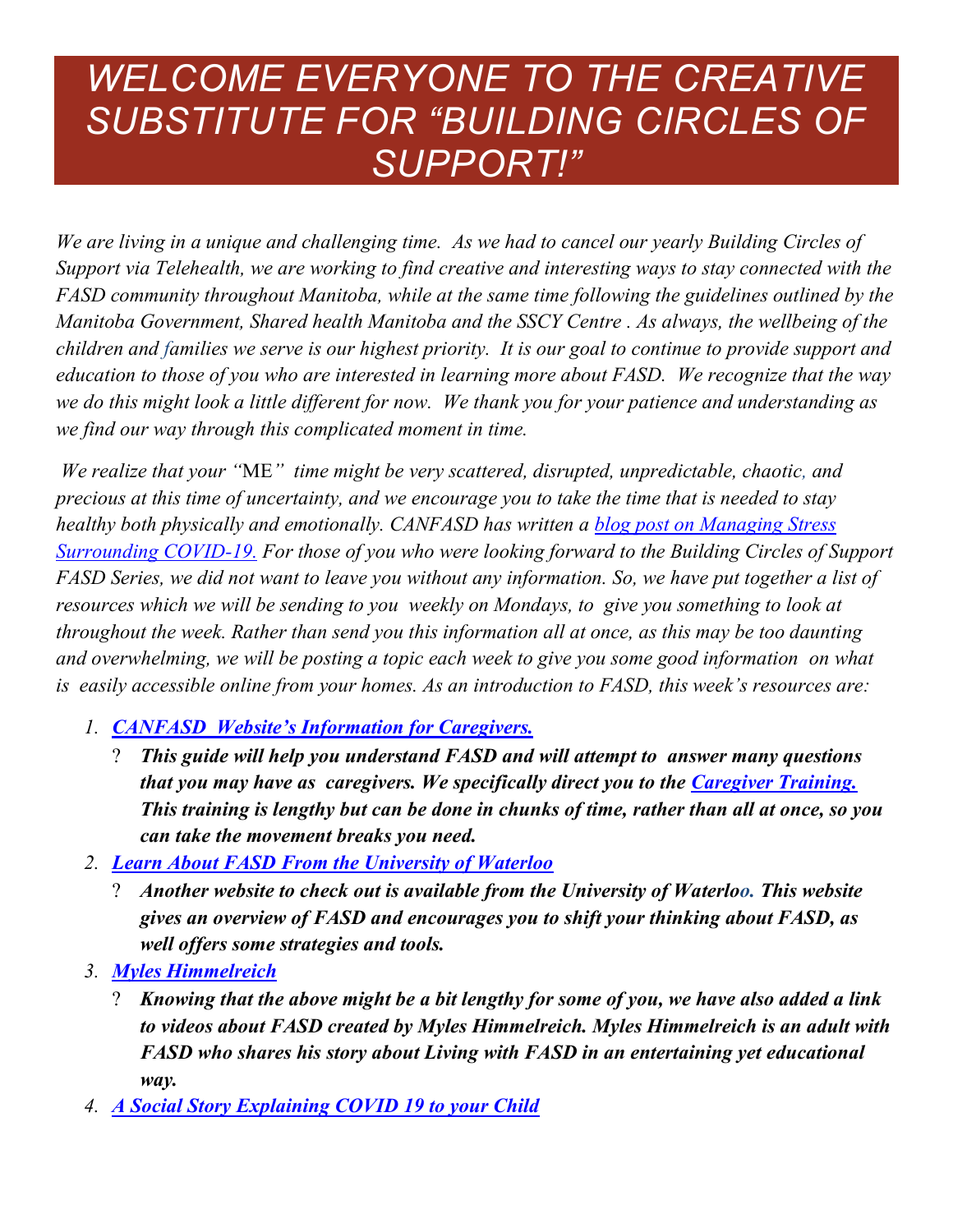" *This resource can help to explain COVID 19 to your child in a visual and interactive way. Social stories are a great way of teaching all kinds of individual skills or topics to kids with FASD, who often have strengths in their visual learning.*

*We hope that this is some information that might help you get through the next few months and welcome your comments/questions and concerns. Even though you are working at home individually on your computer practicing social distancing, we would like you to know that you are not alone and we would like to make support available to you via telephone or other electronic devices. Below are a list of FASD coordinators or contacts throughout Manitoba. Please contact the Coordinator or designated contact in your area if you have any questions and concerns at this time:*

*We look forward to sharing more resources with you next week!* 

*Sincerely,*

*-Manitoba FASD Center and FASD Network*